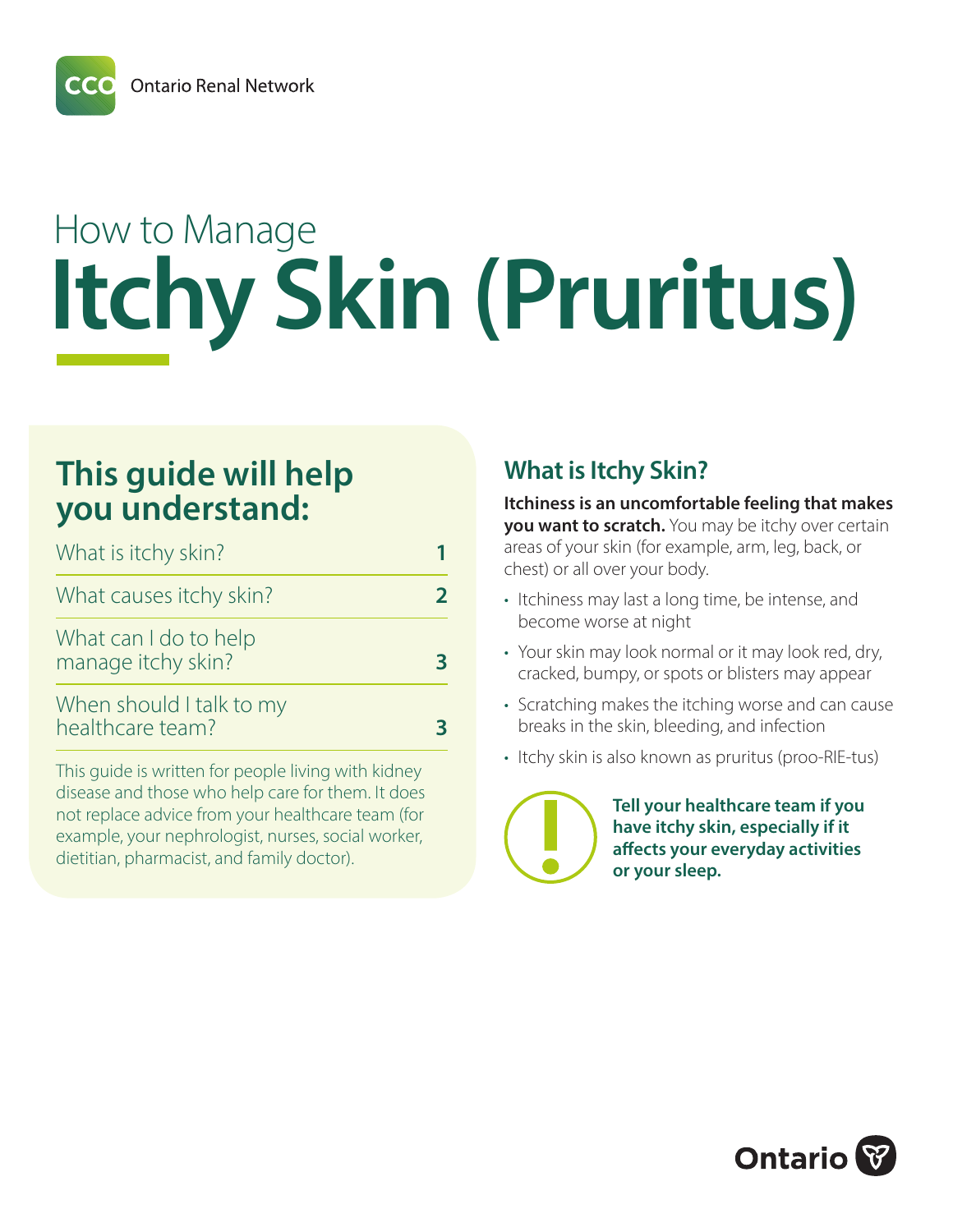# **What Causes Itchy Skin?**

#### **Itchy skin is common for people living with kidney disease. It will affect some people more than others.**

Itchy skin may be caused by:

- Kidney disease
- Dry skin
- Skin sensitivities and allergies
- If you are getting dialysis, itchy skin may be caused by not getting enough dialysis
- If you itch only during dialysis treatments, you may be having a reaction to something used during your treatments

## **What Can I Do To Help Manage Itchy Skin?**

There are many things you can try to help manage itchy skin. Try to figure out if there is a cause for the itching. Is it better at some times than others? What helps or makes it worse? Tell your healthcare team what changes you feel and see with your skin.

### **Consider making changes to your:**

#### **Home Environment**

• Keep your home cool and humid, especially in the winter



- When doing laundry, use mild detergents and make sure clothes and bedding are rinsed well
- Wear loose, lightweight cotton clothes and use cotton bed sheets
- Avoid wearing rough clothes, such as wool and polyester, over itchy areas

#### **Self-Care Strategies**

• Bathe or shower for less than 15 minutes everyday in lukewarm (not hot) water. Take baths instead of showers if you are able.



- Soaps and body washes can irritate your skin (especially those with perfumes)
	- Use gentle soaps or cleansers (for example, Dove Sensitive Skin Beauty Bar, CeraVe, or Cetaphil)
	- Wash only the parts of your body that really need cleaning (for example, sweaty areas like your armpits and groin)
	- Use water to wash the rest of your body
- Gently pat your skin dry instead of rubbing your skin
	- Moisturize your skin within 2 minutes of getting out of the bath/shower – your skin should still be damp



- Use an unscented hypoallergenic moisturizer cream (not lotions)
- Some creams to consider are: CeraVe, Cetaphil moisturizing cream, Lipikar Baume AP+ cream, Aveeno cream, Glaxal base cream, Cliniderm soothing cream, Aquaphor ointment, Vaseline ointment, Vaseline Intensive Care Problem Skin Therapy, or Uremol cream
- Keep your fingernails short and clean. Try not to scratch or rub the itchy areas (it only makes it worse and can lead to infection).
- Use a cold compress on the itchy areas
- Do not take over-the-counter anti-histamines (for example, Benadryl) without consulting your healthcare team

#### **Dialysis Care**

• If you are getting dialysis, talk to your healthcare team about your itchy skin. You might need a different amount of dialysis or changes to your medications or diet.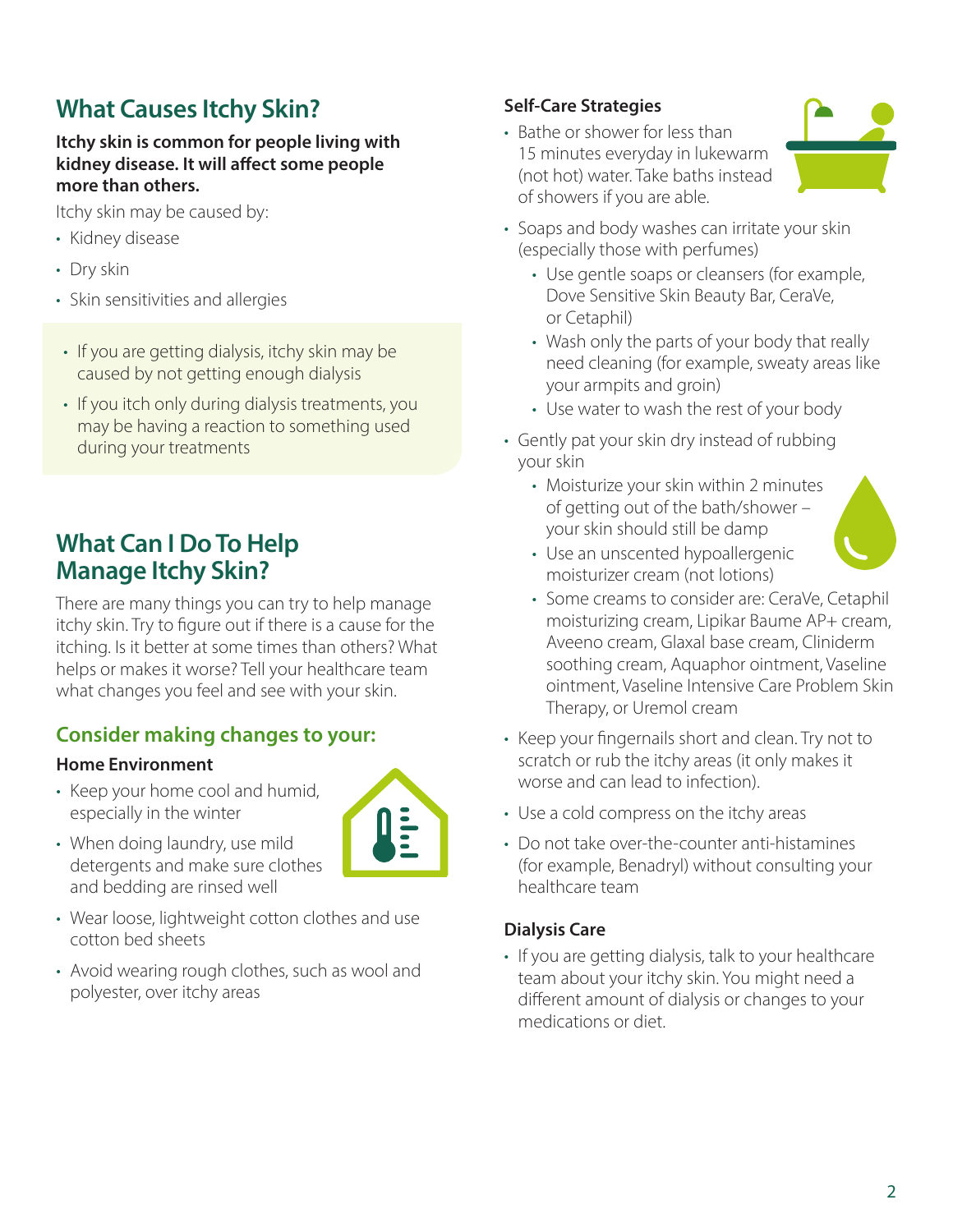## **When Should I Talk To My Healthcare Team?**

Speak to your healthcare team if itchy skin is a problem for you. Your healthcare team may have suggestions for treatment options, such as medicated creams, medicine and phototherapy.

#### **Write down your symptoms and tell your doctor about them:**

- What does it feel like?
- When does it happen?
- What makes it better or worse?
- What have you already tried?



**Your healthcare team wants to know about your itchy skin. Your concerns and questions are important. Do not be afraid to share them.**